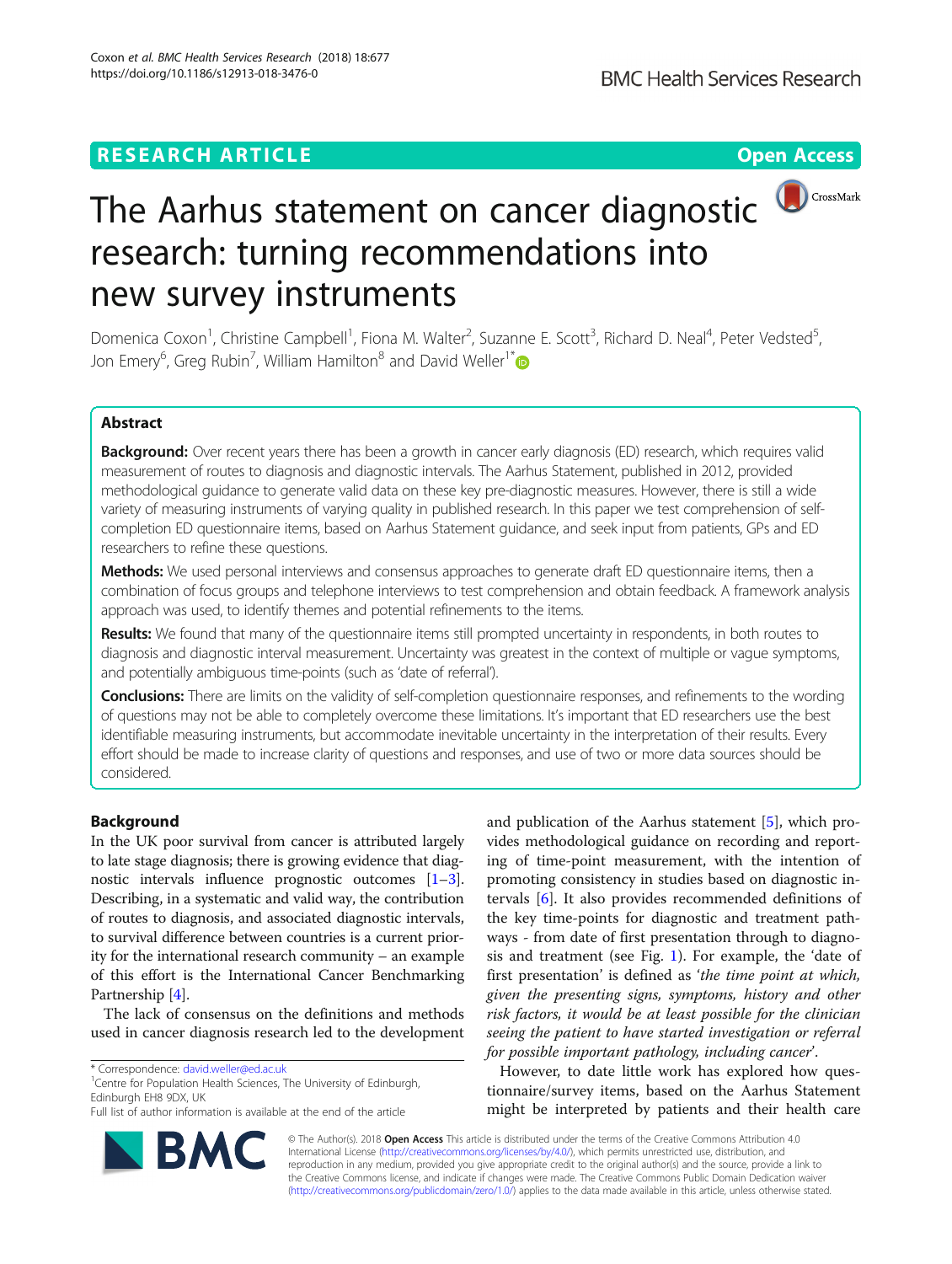<span id="page-1-0"></span>

providers - and the extent to which responses are a true reflection of the measured time-points [[7,](#page-8-0) [8\]](#page-8-0).

Accordingly, in this study we developed a series of survey items about time-points, intervals and routes to diagnosis, based on Aarhus Statement definitions, with the aim of testing the items with patients with two common cancers (colorectal and lung cancer), GPs and cancer diagnosis researchers (CDRs). The key elements of the diagnostic pathway we examined are shown in Table [1](#page-2-0). As described in the Aarhus Statement [\[5\]](#page-8-0); 1) there are multiple routes to diagnosis for cancer patients, including presentation to a GP with symptoms, emergency admissions and screening. Better understanding of the pattern of diagnostic routes in a population can help in efforts to improve patient pathways 2) the key symptom prompting action and 3) date of first presentation are also vital, but can be hard to define, particularly in the presence of longstanding or multiple symptoms 4) the volume/extent of pre-diagnostic activity is important, as it reflects the level of burden on patients, costs and complexity of patient pathways 5) date of referral helps define the primary care interval, but can cause confusion; particularly if there is lack of clarity over what the referral is for (eg investigations, specialist consultations etc), and 6) date of diagnosis, the end-point of the diagnostic pathway, can be defined in various ways – and patients and health care providers can differ in their perceptions of this date.

## Methods

We firstly generated questionnaire/survey items derived from Aarhus Statement definitions (see Table [1\)](#page-2-0) – item generation was undertaken through a series of personal interviews with early cancer diagnosis researchers and clinicians (followed by a group consensus process, and an examination of wording in existing validated instruments [[1,](#page-8-0) [9](#page-8-0)], drawing particularly on questionnaires used in the International Cancer Benchmarking Partnership 'Module 4' surveys) [[4](#page-8-0)]., We sought items which related to 1) routes to diagnosis: for example, did patients see a GP first, go straight to an A&E department etc., 2) the symptom(s) and associated characteristics which prompted help-seeking activity and 3) key time-points and intervals, such as date of first presentation and date of referral – we prompted the researchers and clinicians to take account of the complexity in defining some of these time-points. We were particularly interested in items which had high relevance to early diagnosis, avoided abstract terms and jargon, provided sufficient clarifying details and included a spectrum of response options; in general we favoured open-ended over closed questions. We then used a combination of focus groups and telephone interviews with patients (with or without a cancer diagnosis), GPs and cancer diagnosis researchers (CDRs), conducted in May and June 2015 in Edinburgh, UK to respond to the draft items. There were both 'patient' and 'GP' versions of the items (only the patient questions are shown, but the wording of the GP questions was very similar).

#### Recruitment

Cancer patients were recruited either through the Edinburgh Cancer Centre or their general practice. Cancer Centre patients were identified by a clinician (nurse or consultant) and invited by the study researcher to participate in the study; assurance was required from the treating clinician that the patient had the ability to participate in focus group discussions and capacity to provide informed consent. Thirteen patients with colorectal cancer and 12 with lung cancer, all diagnosed in the previous 9 months, were recruited; there were no age restrictions. Eighteen participants without cancer were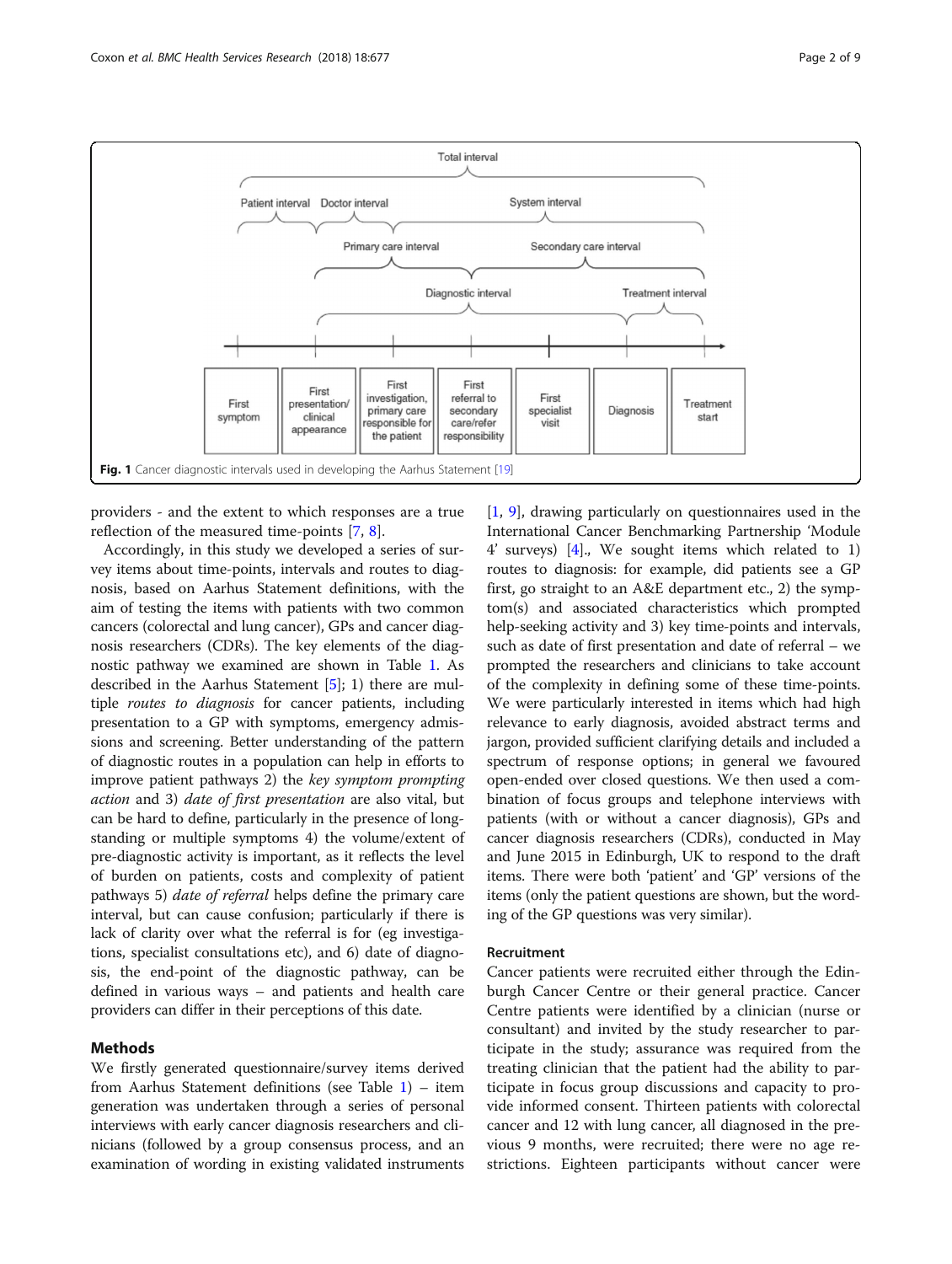<span id="page-2-0"></span>Table 1 Diagnostic pathway elements, survey items generated from Aarhus Statement definitions, and participant responses

| Element of diagnostic pathway                                                                | Survey items generated                                                                                                                                                                                                                                                                                                                                                                                                                                                                                      | Exemplar participant responses                                                                                                                                                                                                                                                                                                                                                                                                                                                                                                                                                                                                                                                                                                                                                                                                                                                                                                                                                                                                                                                  |
|----------------------------------------------------------------------------------------------|-------------------------------------------------------------------------------------------------------------------------------------------------------------------------------------------------------------------------------------------------------------------------------------------------------------------------------------------------------------------------------------------------------------------------------------------------------------------------------------------------------------|---------------------------------------------------------------------------------------------------------------------------------------------------------------------------------------------------------------------------------------------------------------------------------------------------------------------------------------------------------------------------------------------------------------------------------------------------------------------------------------------------------------------------------------------------------------------------------------------------------------------------------------------------------------------------------------------------------------------------------------------------------------------------------------------------------------------------------------------------------------------------------------------------------------------------------------------------------------------------------------------------------------------------------------------------------------------------------|
| Route to diagnosis (eg through visit to<br>GP, via accident and emergency etc)               | Which of the following best describes the events<br>which led to your diagnosis of cancer?<br>• I had symptoms/I noticed a bodily change and<br>went to see a doctor (eg GP, family doctor)<br>• I had symptoms/I noticed a bodily change and<br>was taken to Accident and Emergency<br>• I was being investigated by my doctor(s) for<br>another problem during which time the cancer<br>was discovered<br>• I had a cancer screening test (eg as part of a<br>programme offered by a health professional) | interviewer: OK so you don't think you would fit it<br>either of these?<br>'well what he's saying he went to A&E but he<br>wasn't diagnosed there'<br>(colorectal patient)<br>'there's sometimes a bit of overlap, so I think for the<br>majority of people those four options are<br>appropriate. There are times when someone might<br>have symptoms, but then attend A&E' (GP)<br>I suppose if you were to add, I was being<br>investigated or monitored by my doctor for<br>another problem during which the cancer was<br>discovered, then that covers it' (CDR)<br>what are we talking about here? Are we trying to<br>satisfy the sociologists? That's not the purpose. I<br>wouldn't use anything like 'bodily change'; I would<br>use words, proper language, like 'something was<br>wrong with me' (CDR)                                                                                                                                                                                                                                                              |
| The key symptom/health problem which<br>prompted action (eq visiting a doctor)<br>by patient | • Looking back to the events which led to your<br>diagnosis of cancer, what was the main health<br>problem or symptom that made you contact a<br>doctor?<br>• Can you recall any other symptoms or health<br>problems which you now believe were<br>associated with the cancer?                                                                                                                                                                                                                             | 'I think that's a very difficult question, sometimes it's<br>easy, mine was passing blood, other times it could<br>be, as you say, a subtle thing that you don't realise'<br>(colorectal patient)<br>'So for alarm symptoms, I think it's easier. But we<br>know that most cancers don't actually present with<br>alarms symptoms, so I think for those cancers that<br>don't present with an alarm symptom, then it<br>then I think it is a bit more problematic' (GP)                                                                                                                                                                                                                                                                                                                                                                                                                                                                                                                                                                                                         |
| Date of first presentation to primary care                                                   | • When did you first go to your general<br>practitioner with your symptoms of cancer?<br>• When did you first seek help for the symptoms<br>which you now believe were caused by your<br>cancer?                                                                                                                                                                                                                                                                                                            | In response to a patient scenario: 'I think I would<br>go for January 2008 on the grounds that the<br>cough was somehow kind of different and that the<br>cough had changed, so he might have had a kind<br>of smoker's cough before but it was different for<br>January 2008' (lung patient)<br>'one of the difficulties is where you've got<br>somebody with a chronic recurring problem going<br>on for years, you know, without cancer being, you<br>know, maybe at the very first presentation cancer<br>being an issue, because of the cough or the<br>diarrhoea or abdominal pain, but then once it's<br>excluded, you say, no, you've got irritable bowel<br>syndrome or, you know, you've got COPD and then<br>these patients come back time and time again and<br>then these two incidences that you've documented,<br>you know, they're people with the same symptoms<br>for eight, 10 yearsit's the horrible difficulty that<br>we have in primary care saying, right, when is this<br>exacerbation of COPD or an exacerbation of<br>irritable bowel syndrome' (GP) |
| Volume/extent of pre-diagnostic activity                                                     | • How many times did you visit a GP/primary<br>care physician/family doctor and or hospital<br>about your symptoms before your cancer was<br>diagnosed?<br>• How many different doctors did you see in the<br>lead up to your diagnosis?<br>• How many different doctors/hospital<br>departments did you visit in the lead up to your<br>cancer diagnosis?                                                                                                                                                  | 'it probably also depends on the complexity of their<br>investigation. Some will be going quite easily<br>through a fast track pathway and others they<br>willand of course it's those patients that we<br>want to be able to make a distinction between.<br>Would it be easier to have boxes they can tick off,<br>two, four, six?' (CDR)<br>'It's a very fluid thing actually, so a lot of theand<br>a lot of stuff happens toat the same time and in<br>different I find that really difficult to make a clear<br>distinction between one and the other' (GP)<br>'maybe you need to say how many times you've<br>been to the GP, how many times, how many<br>hospital visits did you have before the cancer<br>diagnosis, separate into two questions<br>(colorectal patient)                                                                                                                                                                                                                                                                                                |
| Date of referral                                                                             | • When did your GP refer you to a specialist to<br>investigate you for symptoms of cancer?                                                                                                                                                                                                                                                                                                                                                                                                                  | 'the GP may refer somebody for investigation it<br>might be a x-ray or a CT scan but if you were                                                                                                                                                                                                                                                                                                                                                                                                                                                                                                                                                                                                                                                                                                                                                                                                                                                                                                                                                                                |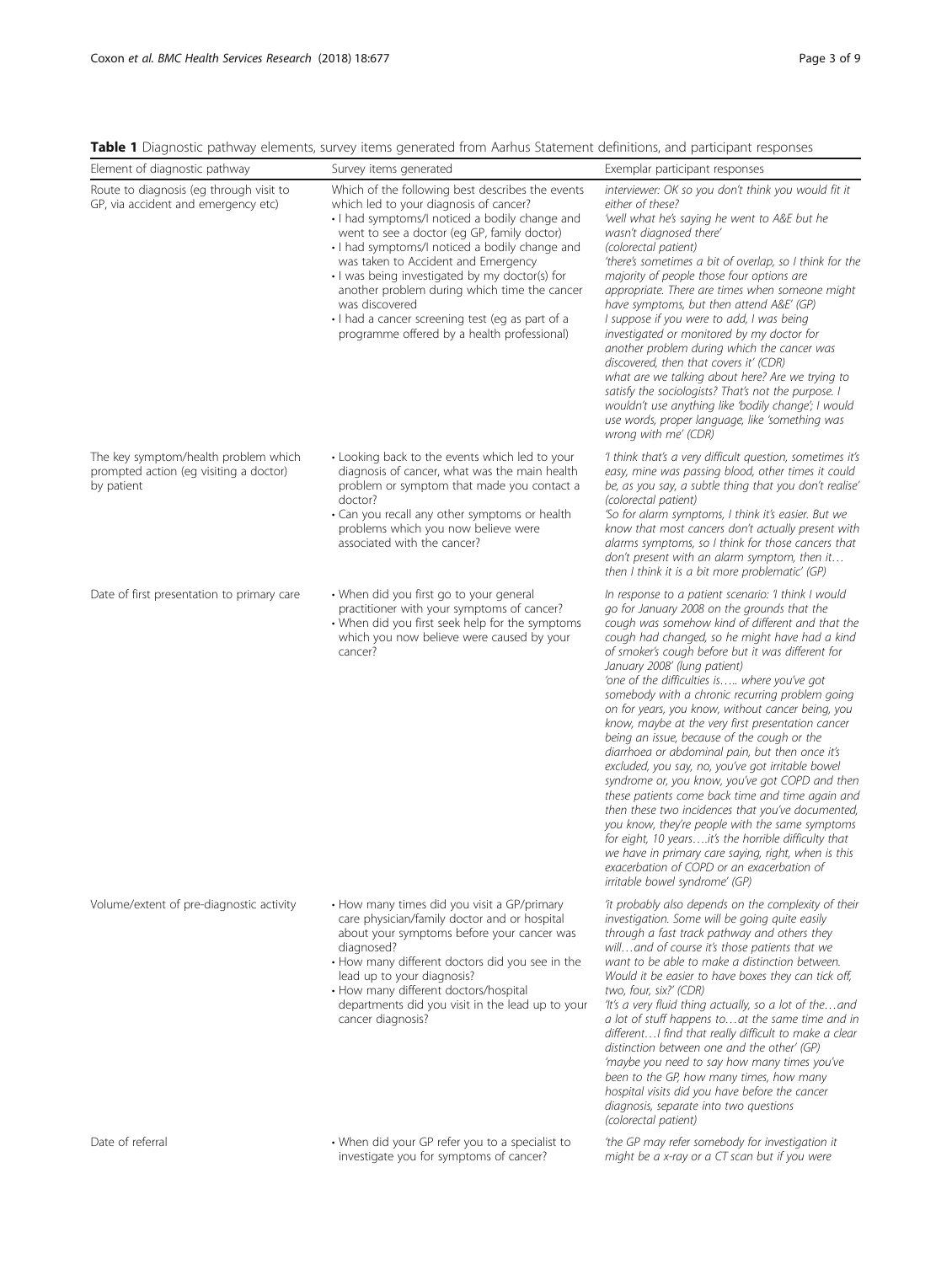Table 1 Diagnostic pathway elements, survey items generated from Aarhus Statement definitions, and participant responses (Continued)

| Element of diagnostic pathway | Survey items generated                                                                                                                                       | Exemplar participant responses                                                                                                                                                                                                                                                                                                                                                                                                                                                                                                                                                                                                                                                                                                                                                                                                                                                                                                                                                                                                                                                                                                                                                                                                                                                                                                                                                                              |
|-------------------------------|--------------------------------------------------------------------------------------------------------------------------------------------------------------|-------------------------------------------------------------------------------------------------------------------------------------------------------------------------------------------------------------------------------------------------------------------------------------------------------------------------------------------------------------------------------------------------------------------------------------------------------------------------------------------------------------------------------------------------------------------------------------------------------------------------------------------------------------------------------------------------------------------------------------------------------------------------------------------------------------------------------------------------------------------------------------------------------------------------------------------------------------------------------------------------------------------------------------------------------------------------------------------------------------------------------------------------------------------------------------------------------------------------------------------------------------------------------------------------------------------------------------------------------------------------------------------------------------|
|                               | • When would you say the responsibility for<br>further diagnosis and management of your<br>cancer transferred from your GP to specialist<br>cancer services? | saying referred to a specialist that comes after the<br>GP has got the results of the x-ray or the scan, so<br>in a sense there's two things, there's one referral for<br>investigation which might not come to anything<br>and then there's referral to the specialist, so I think<br>we just need to be clear which one we're looking<br>for' (lung patient)<br>'l just thought it was another process, the thing<br>that I was going through and I thought they all<br>worked together and my GP was there to guide me<br>to these people eh, but I could still go back and see<br>my GP whenever I wanted, do you know what I<br>mean, so it wasn't like he cut off from, it was not<br>left to the specialist, you still have to visit your GP<br>and that, not as much obviously, but he was<br>always there to talk as well if I wanted' (colorectal<br>patient)<br>'it might go back to the definition of referral or<br>how it's understood, because I suppose it seems<br>that your understanding is not that the<br>responsibility is gone forever and the patient has<br>been completely handed over because you'll still be<br>involved in their care. Which is why I think the<br>word transferred we've used here is wrong' (GP)                                                                                                                                                             |
| Date of diagnosis             | • When was your cancer diagnosed?<br>• What are you basing this date on? (eg date you<br>were told, date of operation, date of tests etc)                    | 'Yeah I mean it's difficult because is somebody<br>saying to you I'm 90% sure that this is malignant,<br>it's cancer, is that a confirmed diagnosis or was it<br>the next week when that same person rang me up<br>and he said ah we've had the result of the biopsy<br>and I was right, so from my point of view I would<br>say it was when he told me he was 90% sure,<br>because for me that's a fairly strong indication'<br>(colorectal patient)<br>'I would say for me as well the fact that it was the<br>consultant that did my colonoscopy, that was<br>when I found out that I had cancer, not when I<br>went to see the oncologist or the surgeon or<br>anything, they confirmed it obviously but it's the, I<br>would say it's the first person, I suppose like you<br>were saying the first person that mentions the c<br>word' (colorectal patient)<br>'You never forget the date, you remember the date<br>he told you you had cancer' (lung patient)<br>'are you meaning at what stage did the patient<br>understand the diagnosis, rather than when was<br>the GP told by the hospital, this patient has got $X$<br>wrong with him? They're not simultaneous'<br>(non-cancer patient)<br>'you could argue than when the bronchoscope<br>actually looks at theeyeballs the tumour, they're<br>able to say, you've got cancer, but I think most<br>people would wait for the histology' (GP) |

recruited from two general practices in Edinburgh (one each in areas of high and low deprivation). GPs and CDRs were identified based on existing UK and international professional networks and contacted via email to participate in the study. GPs  $(n = 4, 3, M, 1F)$  were based in Scotland and associated with university departments of general practice. Cancer diagnosis researchers  $(n = 6, 5F, 1 M)$  were based in Scotland, England, Australia, Canada and Denmark; they were identified through existing UK and international cancer research networks; their disciplinary expertise included general practice, epidemiology, social science and psychology all had at least 10 years of experience in early cancer diagnosis research.

## Focus groups – patient participants

The focus groups were semi-structured, and conducted separately for colorectal, lung and non-cancer patients by the study researcher (DC). They took place either at the Edinburgh Cancer Centre or the participants' general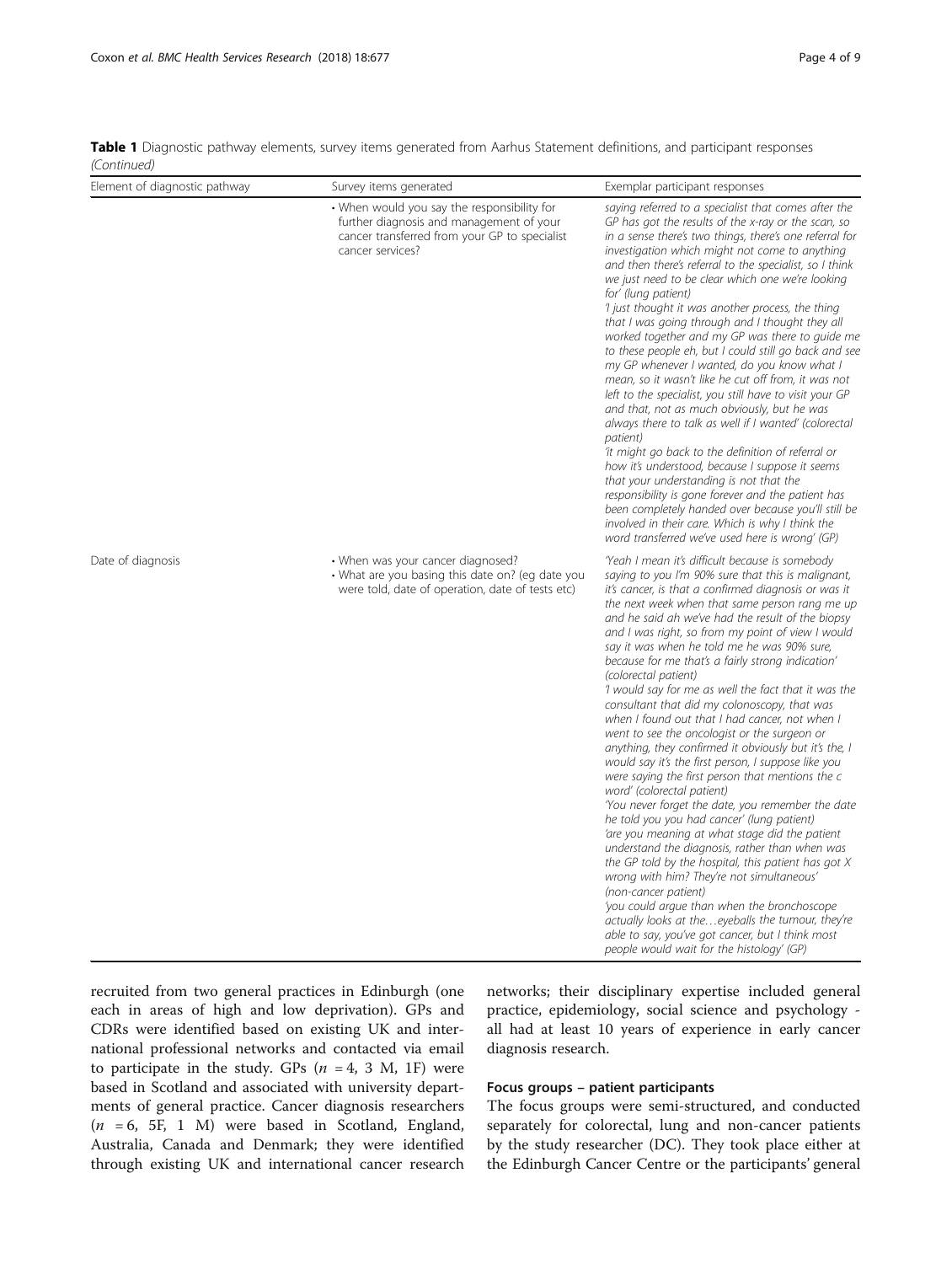practice. Participants were presented with the background and rationale for the study, and the Aarhus Statement-derived survey items. Participants were asked to identify, for each item, the potential challenges they might face as patients in comprehending the item and articulating responses. Participants were asked how 'easy' or 'difficult' they might find it to identify the key timepoints in their own pathway to diagnosis. The focus group guide incorporated a series of probes based on the cognitive model for survey response [[10\]](#page-8-0). These probes were:

- *comprehension*: what the respondent believed the question to be asking, what specific words and phrases meant to the respondent;
- *recall*: the type of information that the respondent needed to recall in order to answer the question;
- *judgment:* whether the respondent devoted sufficient mental effort to answer accurately and thoughtfully;
- response-mapping: whether the respondent matched his or her internally generated answer to the response categories given by the survey question

To further test comprehension, participants were presented with a hypothetical patient story involving a complex patient pathway and asked for the dates which they considered best reflected the time-point under consideration. Participants were asked for further views about the proposed approaches to establishing these timepoints in surveys of cancer patients.

## Telephone interviews – GPs and CDRs

Interview documentation was sent to GPs and CDRs in advance via email, and a convenient time arranged. The telephone interviews were semi-structured; GPs were asked for their views on their own challenges, and those they anticipated their patients would face, in providing responses to the survey items. CDRs were asked how they felt patients and GPs would respond to the items – and invited to comment on the likely validity of the survey item responses. Again, participants were presented with a series of hypothetical patient stories to help elucidate issues in identifying time-points in complex diagnostic journeys. As with the patient interviews, the interview schedule incorporated probes based on the cognitive model for survey response [[10](#page-8-0)].

All patient participants were offered £15 incentive vouchers and compensation for their time and travel expenses.

#### Data analysis

All focus groups and telephone interviews were audiorecorded, transcribed verbatim and analysed using framework analysis  $[11]$  $[11]$  $[11]$ ; we chose this approach as it is

both pragmatic and iterative, with the capacity to respond to themes as they emerge while maintaining a clear link to the original transcripts. Two researchers (DC and SS) developed an agreed framework involving a 'double indexing' approach - both researchers applied the framework separately to one transcript from each group. Once consensus in coding had been reached, DC applied the framework to the remaining focus group transcripts and indexed and charted the themes for each survey item. To increase credibility, another two researchers successfully applied the same framework to two transcripts to gain consensus about its suitability and applicability. During the mapping and interpretation phase, implications for the development of the items were considered by all members of the project team.

#### Ethical approvals

The study protocol was approved by the local research ethics committee: South East Scotland (Ref: 13/SS/0221).

## Results

## Participant characteristics

Participant characteristics are summarised in Table 2. Patients had a mixture of co-morbidities including arthritis, carpel tunnel syndrome, hypertension, atrial fibrillation, heart disease, diabetes, osteoporosis, circulatory and rheumatic problems. GPs  $(n = 4)$  were based in Scotland; 3 were male. CDRs  $(n = 6)$  were based in Scotland, England, Australia, Canada and Denmark; 5 were female. The survey items and the responses they generated, guided by Aarhus Statement definitions are shown in Table [1.](#page-2-0) We divided responses into the 6 previously described elements of the diagnostic pathway.

#### Route to diagnosis

Responses (shown in Table [1\)](#page-2-0) reflect the complexity of pre-diagnostic pathways, with many participants indicating the 4 response categories didn't cover all options – for example if there had been a series of GP and A&E visits in the lead up to the diagnosis. GP respondents also suggested that there are overlaps between the potential pathways to diagnosis and that some patients will have a combination of two. CDRs queried whether the first pathways to diagnosis options cover incidental discoveries (for example, a potential indicator of malignancy in a routine blood test) and

Table 2 Focus group participant characteristics

| n | Age range<br>(median) | Sex                           | Employment status                                           |
|---|-----------------------|-------------------------------|-------------------------------------------------------------|
|   |                       |                               | 4 employed, 6 not working<br>due to ill health. 3 retired   |
|   |                       |                               | 8 employed, 2 not working<br>due to ill health. 2 retired   |
|   |                       |                               | 12 employed, 6 retired                                      |
|   |                       | $12 \quad 43 - 89 \quad (65)$ | 13 52-91 (67) M 10 F 3<br>M 8 F 4<br>18 54–90 (75) M 12 F 6 |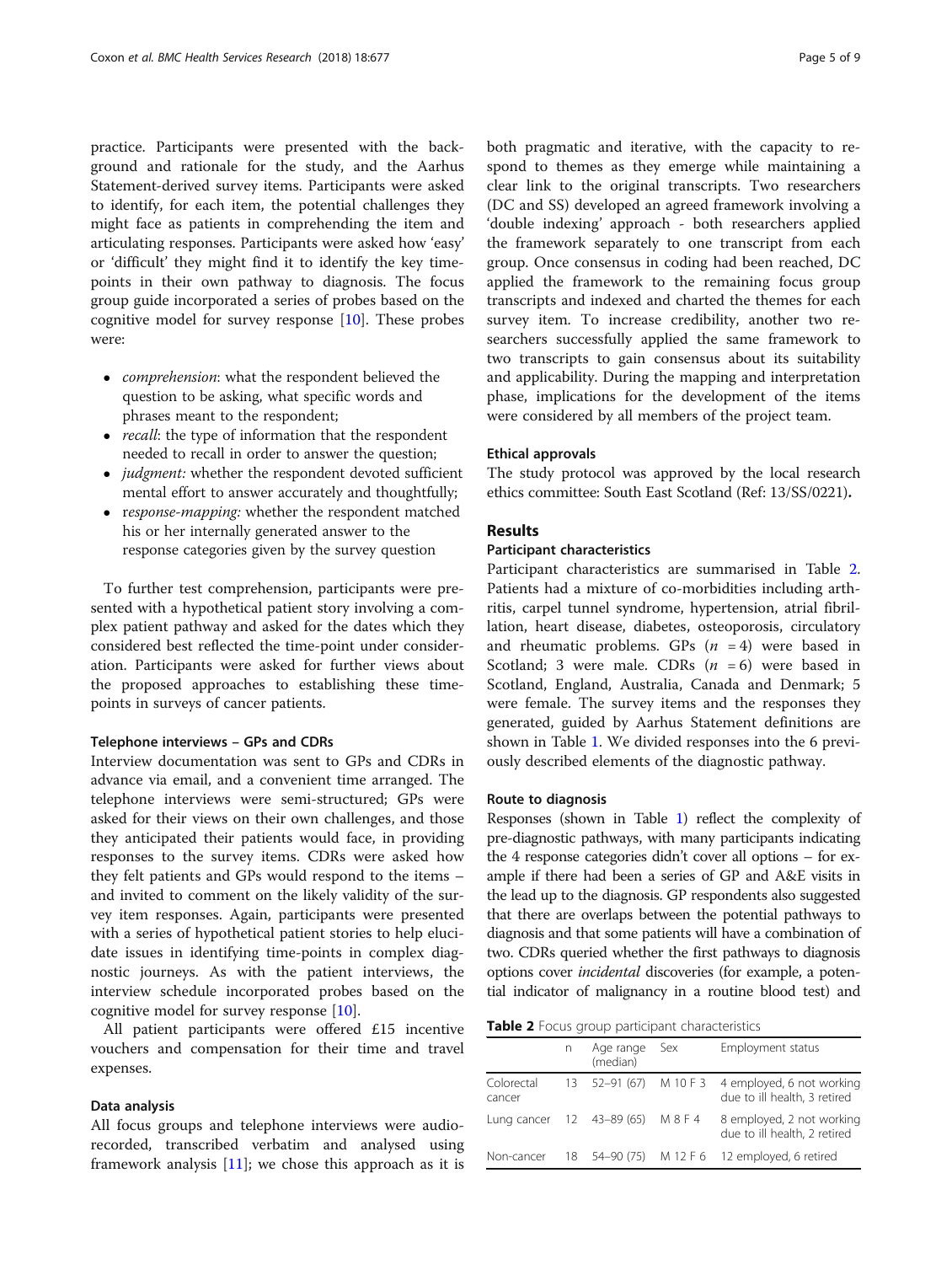whether a patient would think they'd been under 'investigation' by a doctor in this case. Both cancer and non-cancer patients indicated they understood the difference between screening and symptom-based (or incidental) cancer detection, but raised the issue that many subsequent questions were not relevant to patients who have had their cancer detected via screening programmes. GPs were less sure that patients always understood the difference between screening and symptom-based diagnosis, particularly when investigations, such as a faecal occult blood test, could be used as both a 'screening' and a 'diagnostic' test.

There were also concerns about terminology; the term 'bodily change' caused some confusion amongst participants, as many symptoms don't produce changes in the body such as lumps or weight loss. Others felt that symptoms such as 'rectal bleeding' were, indeed, bodily changes. CDRs suggested a greater use of lay language.

#### Main symptom/health problem which prompted action

There was consensus amongst almost all respondents that symptoms can be difficult to recall – and may not be thoroughly recorded in GP notes. Identifying a 'main symptom' was considered to be potentially difficult, particularly in the context of multiple or vague symptoms. Similarly, GPs found it easier to identify the main presenting symptom when it was an 'alarm symptom', rather than if the patient had multiple or vague symptoms. Again there were issues around terminology; one CDR thought the word 'associated' might invite respondents to consider environmental or other causes of cancer.

## Date of first presentation to primary care

As expected, participants differed in their understanding of this date, particularly in the presence of vague, multiple, intermittent or longstanding symptoms – there was no consensus on how far in the past people should attempt to recall symptoms. Many highlighted dates of consultations prompted by changes in longstanding symptoms (for example, when a cough became 'hacking' in nature). Moreover, in some cases there was a misattribution of symptoms to an existing disease (eg irritable bowel syndrome or COPD) making accurate identification of date of first presentation difficult. GPs found recall for date of presentation more difficult for patients who were frequent attenders, or had chronic diseases – patients with 'multiple morbidities' posed a particular challenge, as consultations were often complex, and symptoms of oncological significance could be masked by other symptoms or priorities.

## Volume/extent of pre-diagnostic activity

CDRs suggested that recall difficulty depends on complexity of pathways; they suggested that patients will remember a few consultations at most. GPs suggested that recall of extent and nature of activity is difficult, and the distinction between activity in primary versus secondary care can become blurred; they suggested listing the specialities of doctors seen (eg radiologist, GP, oncologist) and the types of investigations undertaken (eg chest x ray/CT scan/endoscopy/blood tests/fine needle aspiration etc). Indeed, most respondents suggested this question was 'lumping a lot together' and that it could be separated out, specifying 'hospitals departments' and 'doctors/specialties'.

## Date of referral

This date was not always straightforward for respondents. The greatest source of confusion arose over the issue of what the referral was actually for – an investigation or a specialist consultation. Similarly cancer patients queried the meaning of 'referral': we had suggested it was the process by which 'responsibility is transferred' from their GP to a specialist, but many respondents indicated the responsibility would continue to be shared after the referral. GPs queried whether the term referral means a 'transfer of care from the GP' since the GP will continue to see and care for the patient thereafter.

#### Date of diagnosis

Patient participants mostly considered that 'diagnosis' constitutes the date when the patient is first 'told' (often of a suspicion by a consultant or by a GP). One respondent argued that the pathology report is the official final diagnosis but the majority believed that pathology is a means of staging the extent of the cancer. Overall, though, cancer patients agreed that date of diagnosis (the date they were told) is considered so significant it can be recalled easily (particularly with the assistance of a diary) – so it is the date they are most likely to report. Non-cancer patients also emphasised that the clinical diagnosis (as perceived by a health care provider) is not the same as the patients' experience of the diagnosis – this likely contributes to differences between doctor and patient reports of date of diagnosis. Most GPs indicated that they take the date of confirmation of histology as the date of diagnosis. It was suggested that receipt of the consultant's letter/date GP informed (even though the GP may, at times, make the diagnosis) are also important and so should be included in response options.

## **Discussion**

Our study adds to a growing body of methodological literature on measurement of routes to a cancer diagnosis and diagnostic time intervals; it demonstrates the many challenges and pitfalls associated with their accurate measurement. We based our survey items as closely as possible on Aarhus Statement definitions, yet found that enquiry often still prompted considerable uncertainty. While there is growing interest in measuring cancer diagnostic intervals, to examine their effect on cancer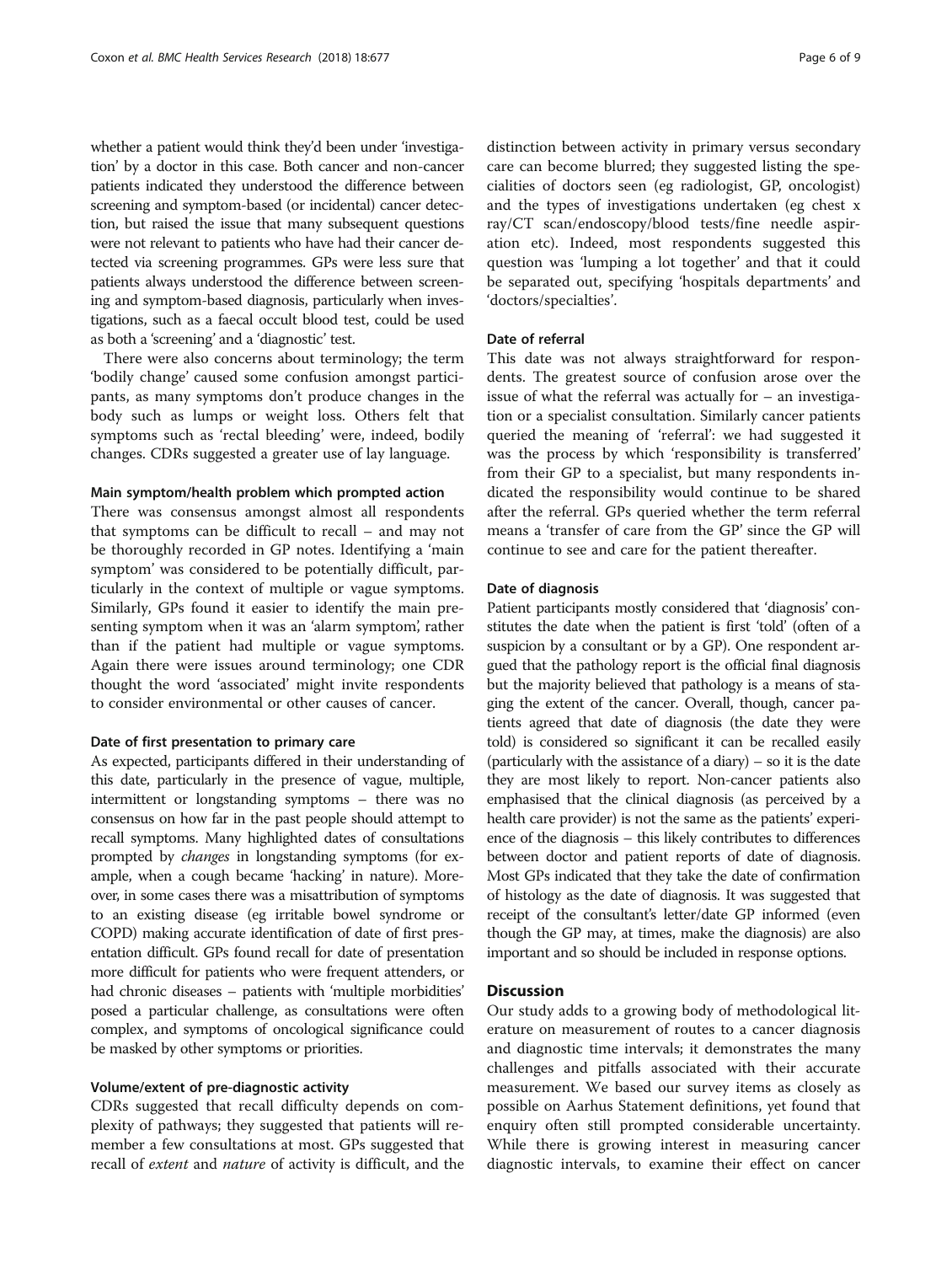outcomes and to make international comparisons, we currently lack standardised measuring instruments. The challenges in measurement of routes to diagnosis arise from the frequent complexity of cancer patients' journeys, the existence of co-morbid conditions, and the nature of cancer symptoms, which are often multiple and vague [\[6](#page-8-0), [12,](#page-8-0) [13\]](#page-8-0).

## The importance of accurate measurement in 'routes to diagnosis' research

Establishing patterns of routes to diagnosis is important for health service planning – for example, there is current interest in reducing emergency cancer presentations [[14](#page-8-0), [15](#page-8-0)]; measuring outcomes of any initiatives in this area requires a clear distinction between a cancer diagnosed in general practice compared to a cancer diagnosis arising from a presentation to A&E. Our study demonstrates the care needed in making this distinction, because these two diagnostic paths can, in the presence of multiple presentations over a limited period of time, become blurred. Similarly, while our patient respondents denied any confusion over what constitutes a screening pathway (eg no symptoms, participation in an organised programme), other research has demonstrated that confusion does, indeed, often exist [\[4](#page-8-0)], and patients' understanding of the route they've taken needs careful interpretation.

Defining the 'main symptom' which prompted help-seeking is important in early diagnosis research but, again, this symptom may be elusive – and, it may be influenced by pre-existing knowledge [[6](#page-8-0), [16](#page-8-0)]; or mis-attribution, particularly in the presence of chronic illness or multiple symptoms [[17](#page-8-0)].

The primary care interval (beginning with date of first presentation and ending with date of referral) is also the subject of international interest; in systems where primary care acts as the 'gatekeeper' to health services, it's important to ensure that symptoms are responded to in a timely and appropriate way, and referrals made to appropriate specialist cancer services. So we need accurate measures of this interval but, particularly in the presence of multiple or vague symptoms, which may be persistent for long periods of time, 'date of first presentation' can be difficult to specify. Even with the help of case records, GPs may struggle to identify at which consultation the 'first' presentation of a symptom occurred. Similarly, date of referral and date of diagnosis can cause confusion if not sufficiently specified.

#### Study limitations and strengths

Our study confined its analysis to survey items which might be used in self-completion surveys. There are other methods for measuring diagnostic intervals and routes to diagnosis; the interactive dialogue of an interview-based survey would, for example, allow some of the comprehension and clarity issues of time-point recall to be resolved. But it is likely also that self-completion questionnaires will remain a feature of 'routes to diagnosis' cancer research, as they enable large sample sizes - so it is important to understand the cognitive processes respondents utilise, and the challenges in comprehension they face, when responding to written questions.

Focus group discussions can lead to bias - for example, participants may alter their view in order to fit into the group or as an attempt to please the researcher/facilitator ('social desirability bias') [\[18\]](#page-8-0). Nevertheless, the study used an experienced qualitative researcher and employed techniques to minimize this bias.

We've not formally tested the psychometric properties of the items we've identified – however, in the next phase of the study (reported separately) we undertake an e-delphi consensus process in which we further examine, for both patients and GPs, how understandable the items are, and how feasible respondents consider the items are to answer. Nevertheless, we acknowledge the limitations of self-completion instruments, and the constraints on their capacity to capture some of the complexity of cancer diagnostic journeys. We've purposefully not produced, as part of this work, an 'off-the-shelf' validated instrument which other CDRs might use. Rather, we considered that the most useful output would be to 1) see the questions we tested, 2) hear from potential recipients of ED questionnaires (principally patients and GPs) about the potential value and limitations of the questions, and 3) to produce a list of recommendations which might guide future instrument development.

Finally, even though we obtained broad and diverse responses from our GPs and CDRs, the number of participants was small, which places some limitations on the data.

#### Recommendations

We recommend that self-completion-based surveys either include extra clarifying text, or opportunities to directly interact with participants, to address the following issues:

• *Route to diagnosis* – researchers should accommodate the uncertainty over emergency/A&E presentations versus diagnoses via primary care routes. There are scenarios (such as GP referral to A&E) which can lead to lack of clarity, and methodological guidance on this key issue is emerging [\[15\]](#page-8-0). Steps should also be taken to reduce ambiguity over what constitutes 'screening'. While health care providers can readily identify a screening route to diagnosis, patients may not appreciate the difference between a screening and diagnostic examination – particularly, for example, if they had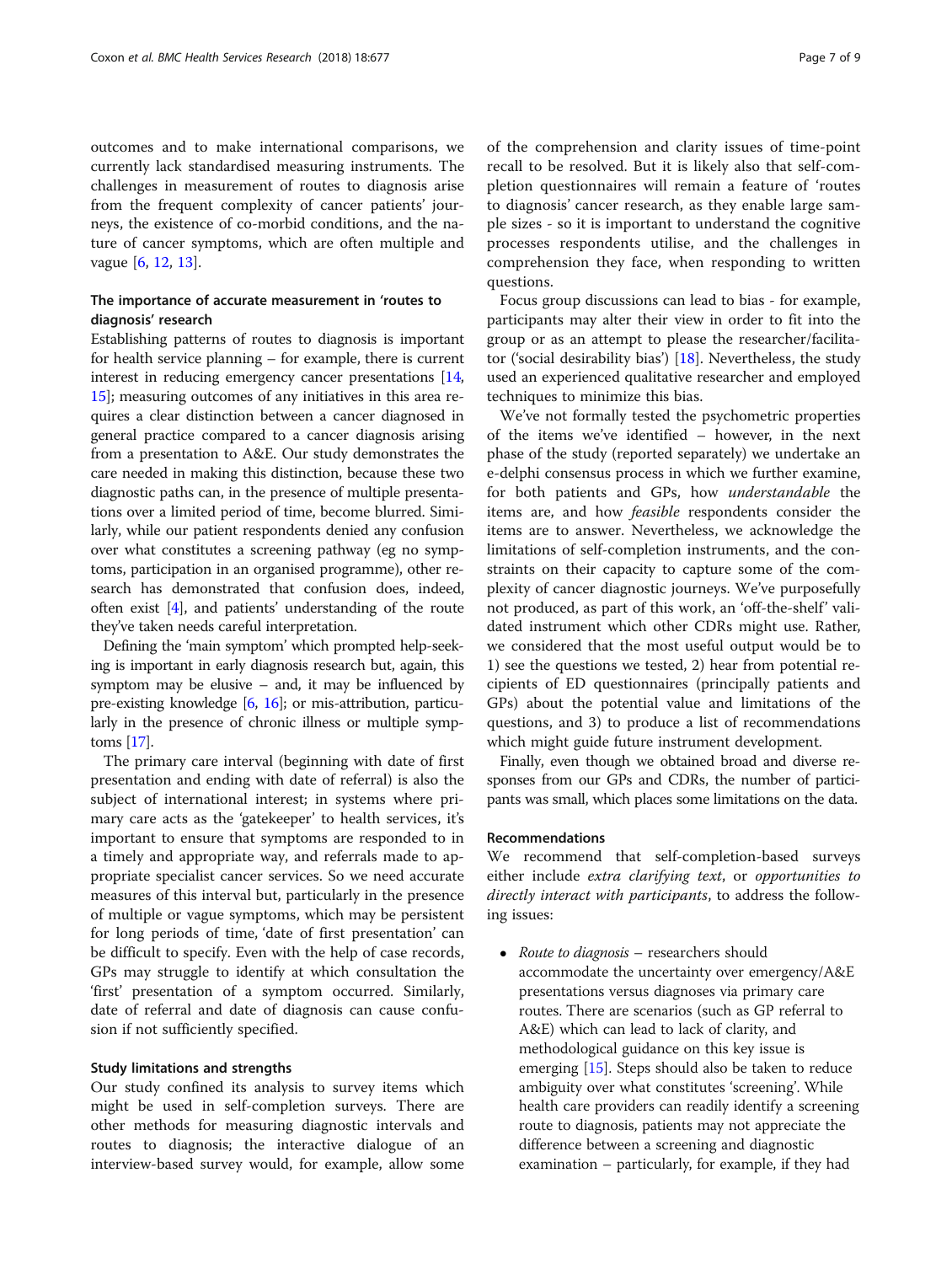symptoms at the time of taking a screening test. There are also international differences in the ways terms such as 'screening' and 'early diagnosis' are interpreted

- Main symptom prompting  $action$  there may not be single symptom  $-$  and the symptom(s) may be vague or intermittent. Indeed, one 'main symptom' may be replaced by another.
- Date of first presentation  $-$  diagnostic journeys are often non-linear, and a 'true' date of first presentation may be hidden amongst other pre-diagnostic activity. In some cases it may not be possible to identify a single consultation representing 'first presentation' – in which case a pragmatic but transparent approach might be needed to identify a 'date of best fit'.
- *Extent of pre-diagnostic activity*  $-$  in many cases this can be too much to recall; ideally prompts should be used to categorise this activity
- *Date of referral*  $-$  there should be clarity over what the referral was for – the Aarhus statement recommends transfer of care to specialist services, rather than referral for diagnostic investigations [[5](#page-8-0)]. In gatekeeper systems we seek to define this date as it represents the end of the primary care interval – but caution is needed; as our patient and GP respondents indicate, there isn't necessarily a distinct time-point at which care transfers from primary to secondary care. There may be an 'overlapping' period of shared responsibility.
- Date of diagnosis  $-$  our study illustrates differing perceptions amongst patients and GPs, and these need to be recognised when interpreting responses. Patients appear to consistently view this date as the time they were made aware of their diagnosis – this may be substantially different to the date of histological confirmation.

## Conclusions

Measuring routes and time intervals in cancer diagnostic pathways is a complex task. In the past there has been

little methodological rigour in studies reporting diagnostic intervals. While the Aarhus Statement has helped to standardise approaches, there are still significant challenges in developing methods of enquiry which elicit valid responses. This study highlights many of the areas where ED researchers need to be especially cautious in measuring time-points and interpreting responses. While the results of the study give an important steer on questionnaire wording, it should be acknowledged that measuring complex routes to diagnosis with self-completion questionnaires requires caution, and steps should be taken to increase clarity of responses wherever possible. A further option is to use more than one data source to enable 'triangulation' of responses – although this will likely entail further cost and burden. Our recommendations are designed to complement those in the Aarhus Statement, and should assist CDRs in developing improved survey instruments – and in interpreting the data those instruments generate.

#### Abbreviations

A&E: Accident and emergency; CDR: Cancer diagnosis researcher; COPD: Chronic obstructive pulmonary disease; DC: Domenica Coxon (author); ED: Early diagnosis; GP: General practitioner; SS: Suzanne Scott (author)

#### Acknowledgements

This study was funded by the National Awareness and Early Diagnosis Initiative. We are grateful to all the patient, GP and CDR participants, and the practice managers and staff at Ladywell Practice and Mackenzie Medical Centre, Edinburgh.

#### Funding

The study was funded through a grant from the CRUK's National Awareness and Early Diagnosis Initiative.

#### Availability of data and materials

All data generated in this study is stored securely within the Centre for Population Health Sciences, University of Edinburgh. It will be available from the corresponding author in response to any reasonable request.

#### Authors' contributions

DC and DW led on the design and implementation of the study, and preparation of the manuscript. CC, FW, RN, WH, GR, SS, JE and PV also made substantial contributions to conception and design, or acquisition of data, or analysis and interpretation of data. They were all involved in drafting the manuscript and/or revising it critically for important intellectual content. They have all given final approval of the version to be published. Each of the these authors participated sufficiently in the work to take public responsibility for appropriate portions of the content, and agreed to be accountable for all aspects of the work in ensuring that questions related to the accuracy or integrity of any part of the work are appropriately investigated and resolved.

#### Ethics approval and consent to participate

The study received ethical approval from: South East Scotland research ethics committee [\(https://www.hra.nhs.uk/about-us/committees-and](https://www.hra.nhs.uk/about-us/committees-and-services/res-and-recs/search-research-ethics-committees/south-east-scotland-research-ethics-committee-1/)[services/res-and-recs/search-research-ethics-committees/south-east-scotland](https://www.hra.nhs.uk/about-us/committees-and-services/res-and-recs/search-research-ethics-committees/south-east-scotland-research-ethics-committee-1/)[research-ethics-committee-1/\)](https://www.hra.nhs.uk/about-us/committees-and-services/res-and-recs/search-research-ethics-committees/south-east-scotland-research-ethics-committee-1/) NHS Lothian, Waverley Gate, 2–4 Waterloo Place, Edinburgh EH1 3EG (Reference: 13/SS/0221). The study didn't involve research on animals – there are no human biological data, only survey and interview responses from GPs, researchers and patients. All subjects provided full consent before participating. Further information is available on request.